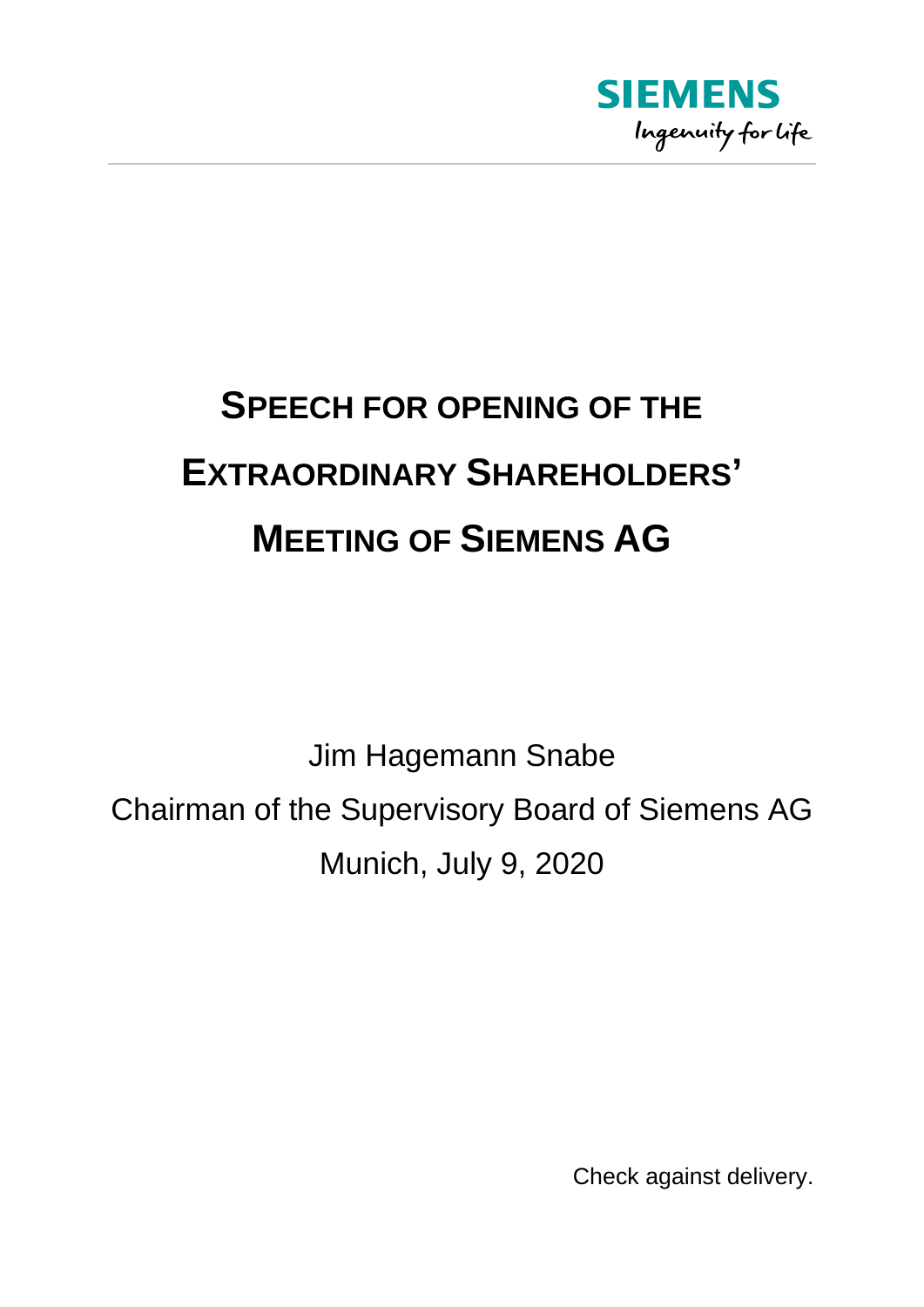## Ladies and gentlemen, esteemed shareholders,

As Chairman of the Supervisory Board, I hereby call to order the 2020 Extraordinary Shareholders' Meeting of Siemens Aktiengesellschaft and assume the chairmanship of the meeting in accordance with Siemens' Articles of Association.

On behalf of the Supervisory Board and the Managing Board, I would also like to personally welcome all shareholders and their proxies, the journalists who have joined us online and all others who are following this shareholders' meeting live on the Internet.

We are living in extraordinary times. The coronavirus crisis has dramatically transformed our day-to-day lives and the business world. Under normal circumstances, today's shareholders' meeting would be taking place in Munich's Olympiahalle, with several thousand participants present in person. Unfortunately, however, a large event of this kind is currently not possible. Nonetheless, even in such times as these, we must retain the ability to act.

In the current exceptional situation, the German government has made it possible to hold virtual shareholders' meetings in which neither shareholders nor their proxies are present in person. With the approval of the Supervisory Board, the Managing Board has decided to make use of this possibility. Only via a virtual shareholders' meeting can we hold our Extraordinary Shareholders' Meeting as planned, protect the health of all participants and further drive the strategically vital independence of our energy business.

We have endeavored to safeguard your rights as shareholders to the greatest possible extent. Thank you very much for joining us at today's virtual shareholders' meeting.

I would like to turn now to the only item on today's agenda: the approval of the Spin-off and Transfer Agreement between Siemens AG and Siemens Energy that was concluded on May 22, 2020.

## Ladies and gentlemen,

In May 2019 – that is, about 14 months ago – Siemens' management concretized its vision of a company with a completely new alignment – a company that will be faster, more agile, more sustainable and more focused. In this connection, the Managing Board presented for the first time its plans for the spin-off and listing of Siemens Energy. Many at the time thought the schedule was ambitious. But Siemens has kept its word – despite the coronavirus crisis.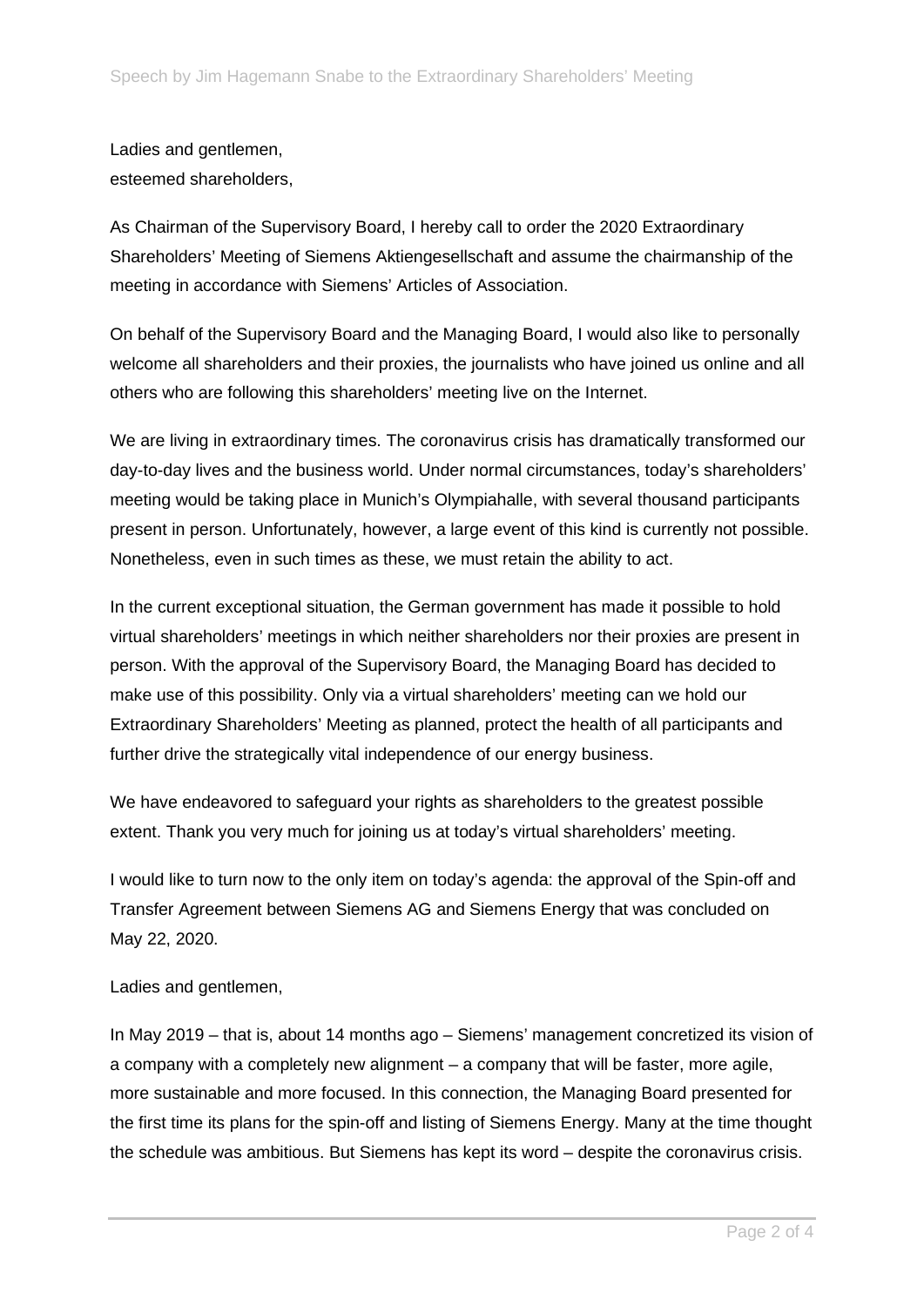Over the last few months, the Managing Board members and our colleagues across the company have driven Siemens' transformation with outstanding commitment. I'd like to take this opportunity to thank all of them for their dedication and hard work.

Today's shareholders' meeting marks a milestone in Siemens' history. The spin-off and listing of Siemens' energy businesses will create two strong, separate and independent companies: the future Siemens AG and the future Siemens Energy AG. Next-generation Siemens, which will also include Siemens Healthineers AG, will thus comprise three strong companies.

These companies have excellent prerequisites for being among the best in their respective sectors. And they'll have every opportunity to help shape a digital and sustainable future.

This is something that we can all be proud of.

Joe Kaeser and Ralf Thomas will explain the key reasons for and the detailed circumstances concerning the spin-off and listing of Siemens Energy in just a moment.

The Supervisory Board fully supports the Managing Board's decisions. For these decisions are based on a comprehensive analysis of Siemens' business activities and structures and on a rigorous assessment of the strategic options.

Let me briefly outline the key reasons for this step:

First: The market environment in which Siemens' energy businesses operate has been radically transformed in the course of the global energy transition. As a separate and independent company, Siemens Energy will help drive the global transition of energy systems toward renewable energies with even greater flexibility, speed and resolve.

Second: As separate companies, Siemens Energy AG and Siemens AG will be able to adjust their strategies, structures and processes to the requirements of their respective customers and markets in a more focused manner and thus lay an even stronger foundation for their future success.

And third: In the future, each company will be able to access the capital market separately.

And you, the shareholders of Siemens, will be able to manage your holdings in each company freely and separately. As a result, you'll have greater freedom of action.